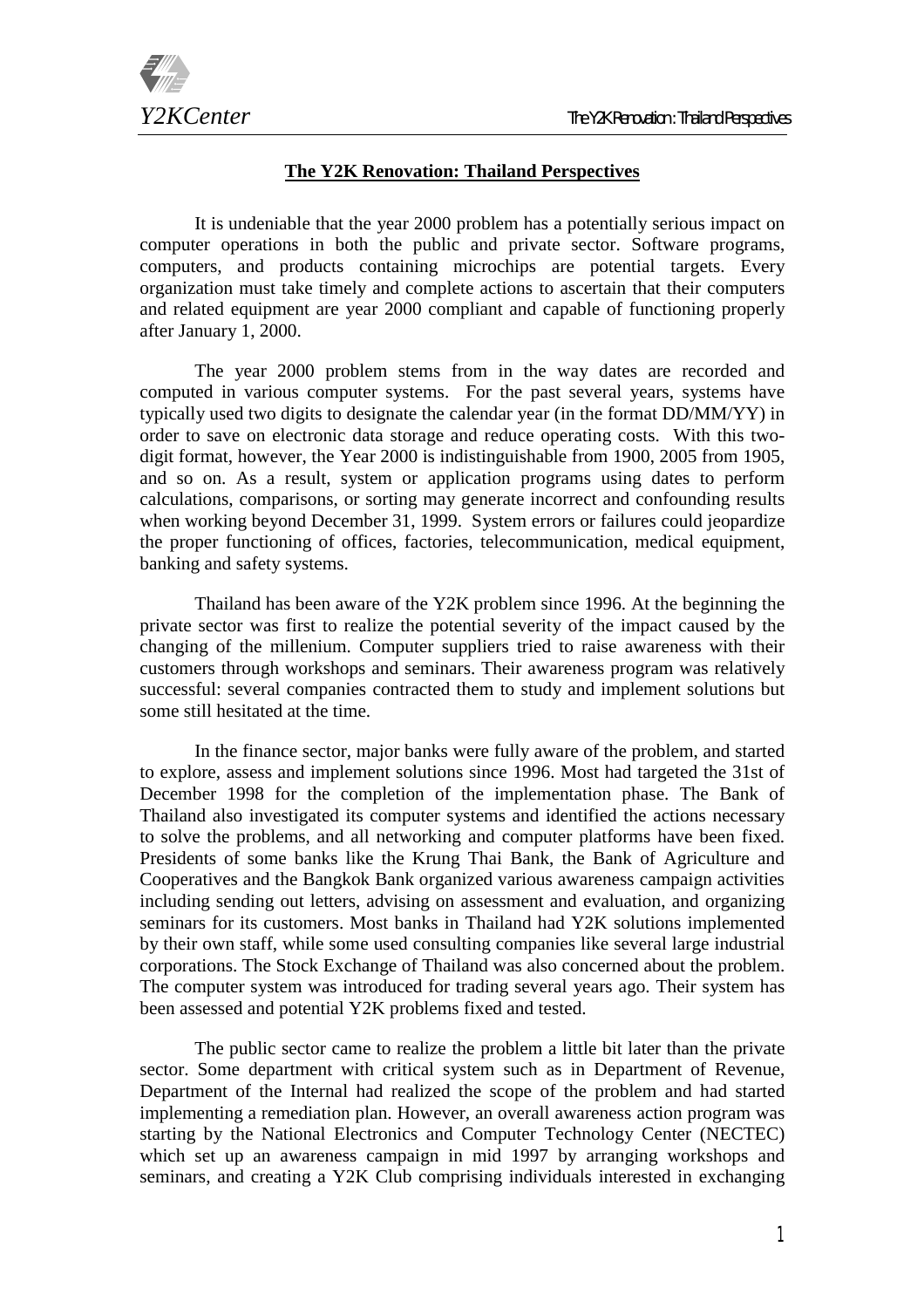

information about Y2K among members. NECTEC also conducted surveys in the public sector regarding the potential impact of the problem. Several documents have been published to disseminate information about solutions and best practices in alleviating the impact of Y2K. The Budget Bureau and Office of the Auditor General also conducted similar surveys on awareness of the problem and the required budgets because Thailand is facing the economic recession period and is in shortage of foreign exchange.

After a certain period of sensibilization, the National IT Committee (NITC) through NECTEC, proposed the Cabinet a number of measures to implement a Y2K remediation plan in the government agencies. Acknowledging the significance of the year 2000 problem, the cabinet took an important step on April 28, 1998, in ordering all ministries to appoint their own Y2K Committee for resolving the year 2000 problems. The Cabinet thereby endorsed NECTEC's request and passed the following three resolutions:

- $\triangleright$  Every ministry has to establish a Y2K ministerial committee to assess and resolve year 2000 problems.
- $\triangleright$  The Government departments were allowed to re-adjust the FY1988 budget to allocate the funds required for solving such problems. Also, proposals for renovation in order to solve Y2K problems will be given a high priority for the FY1989 budget. Each department facing Y2K problems must work out a budget request as soon as possible.
- $\triangleright$  NECTEC is appointed to be the Coordinating Center to provide information and advise government agencies on the year 2000 problems.

Later, on June 23, the Cabinet reiterated the significance of the Y2K issue by establishing a National Y2K Coordinating Committee (Y2K-NCC) to be chaired by the Deputy Prime Minister. Other members include the Minister of the Sciences, Technology and the Environment, the Chairman of the Ministerial Y2K Committees, representatives from the Budget Bureau and the Council of the Thai Industry, the Computer Association of Thailand, and the Association of the Thai Computer Industry. This Committee was expected to reinforce all departments to hasten the assessment and complete the solution successfully. The Committee also had to scrutinize major Y2K Project plans, which might involve large investments. The main accountabilities of this Committee are to establish policies on Y2K solutions, to embrace supports for the public sector in solving the Y2K problem, and to collect information for the cabinet on the progress of the Y2K solution, etc.

The National Y2K Coordinating Committee had launched many measures and set out a plan to which every ministry had to respond promptly. Some important measures were:

 $\triangleright$  Submit a Y2K master plan for each ministry, to be compiled in the National Y2K plan by NECTEC. Agencies must prioritize mission critical systems, and determine the resources needed to make these systems Year-2000 compliant.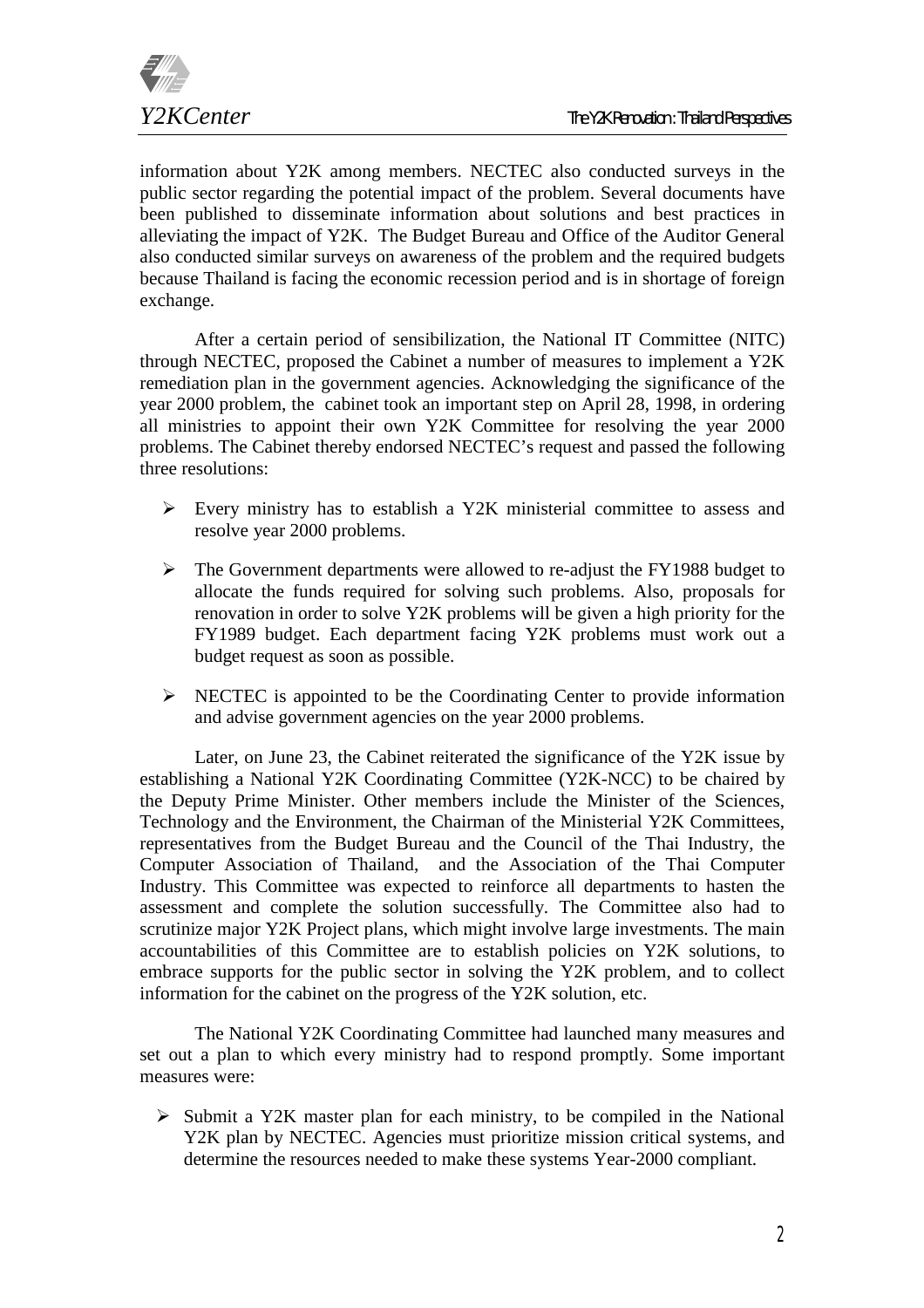

- $\triangleright$  Establish deadlines for certain important steps in the plan.
- $\geq$  On August 20<sup>th</sup>, 1998, all government agencies were to attend a seminar to provide the proper orientation to everyone responsible for solving Y2K. Several so-called "super critical organizations" in Thailand such as the Electricity authorities, Bankers, Thai Airways, etc were prominent at this national-level seminar.
- $\triangleright$  The CIO of each ministry and department are endorsed to come closer to the Y2K implementation activities.

 According to the National Y2K Coordinating committee resolution, a report about the action plan of each ministry, including state enterprises, has to be submitted to Thailand's Y2K Center at NECTEC every month. Therefore a standardised report form was agreed upon amongst the auditing agencies such as the Bank of Thailand, the Budget Bureau, the Government Auditing Authority, the Stock Exchange Commission and the Certified Auditor Association

The "Supercritical Organisation Subcommittee-Y2K-SOS " was set up by the National Y2K Coordinating Committee (Y2K-NCC) to make sure that these organisations would be fully operational for the year 1999/2000 roll-over and beyond. They are to work coherently and present a unified status web page index to assure all interested parties that Thailand has launched a solid program to guarantee the country's smooth operation before and after the year 2000. There are 27 organisational members in the subcommittee.

As of mid October 1998, about 319 mission critical systems within government agencies and state enterprises were reported. The cost of total renovation was estimated to be around 4300 million baht, with funding being provided through budget reallocation processes. Government mission critical systems are those which are crucial to normal operations and must not fail. Every mission critical systems must be renovated and reinforced with contingency plans. All other systems are considered "secondary critical" where only contingency plans must be appropriately prepared.

The Y2K-NCC was also to set up the **Subcommittee on Y2K Mitigation through Legal Measures** to deal with the legal issues concerning Y2K problems, which will affect both the public and private sector. This subcommittee has the responsibility to study and draft the Emergency Decree to reduce possible damage caused by the Y2K problem.

The philosophy of the drafted "Y2K Act" is to encourage every organization to declare their activities and the degree of Y2K readiness in their systems, so that the potential customer can decide at their own risk whether or not to do business with that organization. Those who declare information with due diligence will be free from responsibility of unknown consequences that may be caused by Y2K. But any damage caused by Y2K may be claimed by Public Law.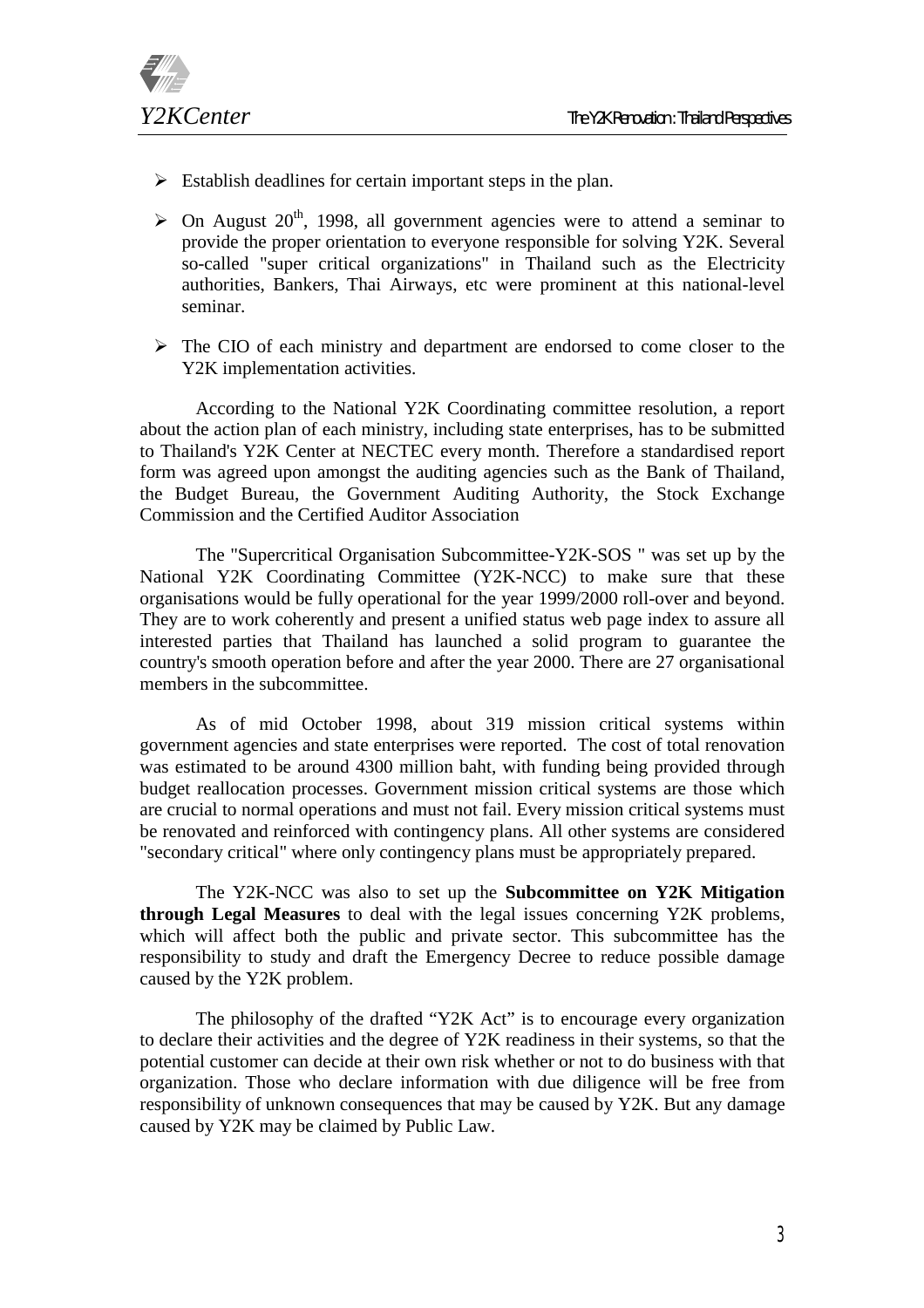

#### **PROGRESS OF Y2K REMEDIATION IN THAILAND**

## **GOVERNMENT ORGANIZATIONS**

Thailand has about 250 departments and department-equivalents in 14 ministries. The initial survey of the work being done in these departments revealed that around 763 systems would have Y2K problems, requiring a budget of Baht 1,648,729,093 for fixing. Y2K remediation projects were proposed and approved. The Ministerial Y2K Remediation Committees (Y2K-MRC), established during the 28th April 1998 Cabinet Resolution, are responsible for following up the remediation activities and to report progress to the National Y2K Coordinating Committee (Y2K-NCC) and to the Cabinet.

,NECTEC as a secretariat for the National Y2K Coordinating Committee, organized additional five seminars in preparing contingency plans for all the government departments dated on 1, 2, 5, 6 and 8 July 1999. The purpose of this seminar was to ensure that every department could set up an efficient and effective contingency plan, which is operational and can be used in developing the national contingency plan.

In addition, NECTEC organized a seminar for the governors of all provinces under the header "Provincial Preparation for the Y2K Problem" on August 26, 1999 so that the governors would understand the problem, its impact, and the policy guidelines to deal with the problem in their province.

Assessment of the progress of the Y2K remediation in government organizations is presented in monthly and bi-week reports. Government organizations have achieved different levels of completion of their Y2K remediation, going from 40% up to 100%. Nevertheless, it is true that most government offices do not use complex automatic systems and that their data processing systems are not linked together in a network. Therefore, remediation and contingency measures could be implemented rather simply and readily. The organizations with large data processing systems such as, the Department of Revenue and the Office of Population Registration have already solved their Y2K problems and are migrating towards using the systems which are Y2K ready.

#### **STATE ENTERPRISES**

State Enterprises utilize systems to provide services which are critical to the people and the country. Acknowledging the importance of these systems, and the need for special supervision, the National Y2K Coordinating Committee (Y2K-NCC) established the Supercritical Organization Subcommittee (Y2K-SOS) to supervise and follow up the Y2K remediation at the organizations with systems deemed as being supercritical. There are 31 supercritical organizations in total. Examples of these systems are the public utility systems, the finance and banking system, energy, as well as social order systems. These supercritical organizations had begun their Y2K remediation activities even before the Cabinet passed the Y2K resolution.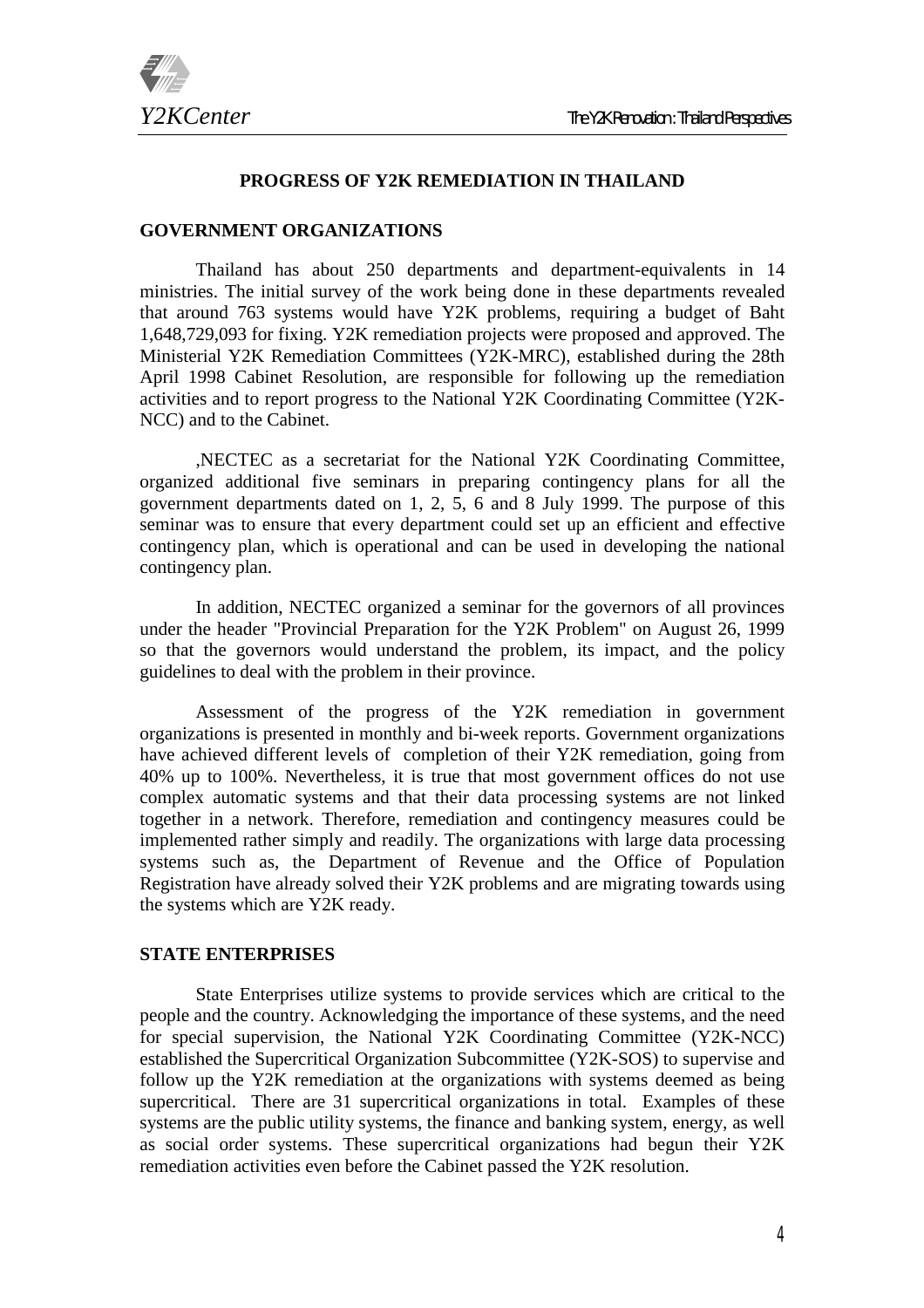

The problems of the state enterprises are more subtle and complex than those of the government departments. The State enterprises' mission is to provide services to the public, so their systems are more modern and complex. Hence, it is more difficult to implement Y2K solution for these systems than for other government departments.

The progress of the Y2K remediation in 2 sub-groups with similar mission can be summarized as follows :

- Telecommunication, Communication, and Transportation. This group has completed 98% of the remediation process. The implementation of the Y2K solution for the supercritical systems will be finished by the end of September 1999.
- Power and Energy. This group has completed 99% of the Y2K remediation process. Their supercritical systems will beY2K ready by the end of September 1999.

## **THE PRIVATE SECTOR**

There are a large number of companies in the private sector. The National Y2K Coordinating Committee (Y2K-NCC) does not have direct authority to supervise these companies, but advises the government departments who have control over these companies to follow up and examine their Y2K remediation activities. Departments who supervise this work are the Bank of Thailand, the Securities Exchange of Thailand, etc. Important private companies are divided into different groups as follows:

- Banking, Finance and Insurance. Companies in this group have 100% completed their remediation activities and have already tested their interoperation twice.
- Large International Companies. Most of the companies in this group have completed their Y2K remediation according to the deadline scheduled by their head offices, but their activities have not been reported directly to the government.
- The Small and Medium Scale Enterprise (SME). Many members of this group is still in the process of Y2K remediation. The overall picture is being followed up and monitored by their respective government organizations. The Ministry of Industry is now coordinating and assisting these companies to solve Y2K problems.

## **CONCLUSION**

In summary, the Y2K remediation progress of Thailand in different organizations, especially the supercritical organizations, is satisfactory. However, the implementation needs to be accelerated so that a public announcement of the completion can be made.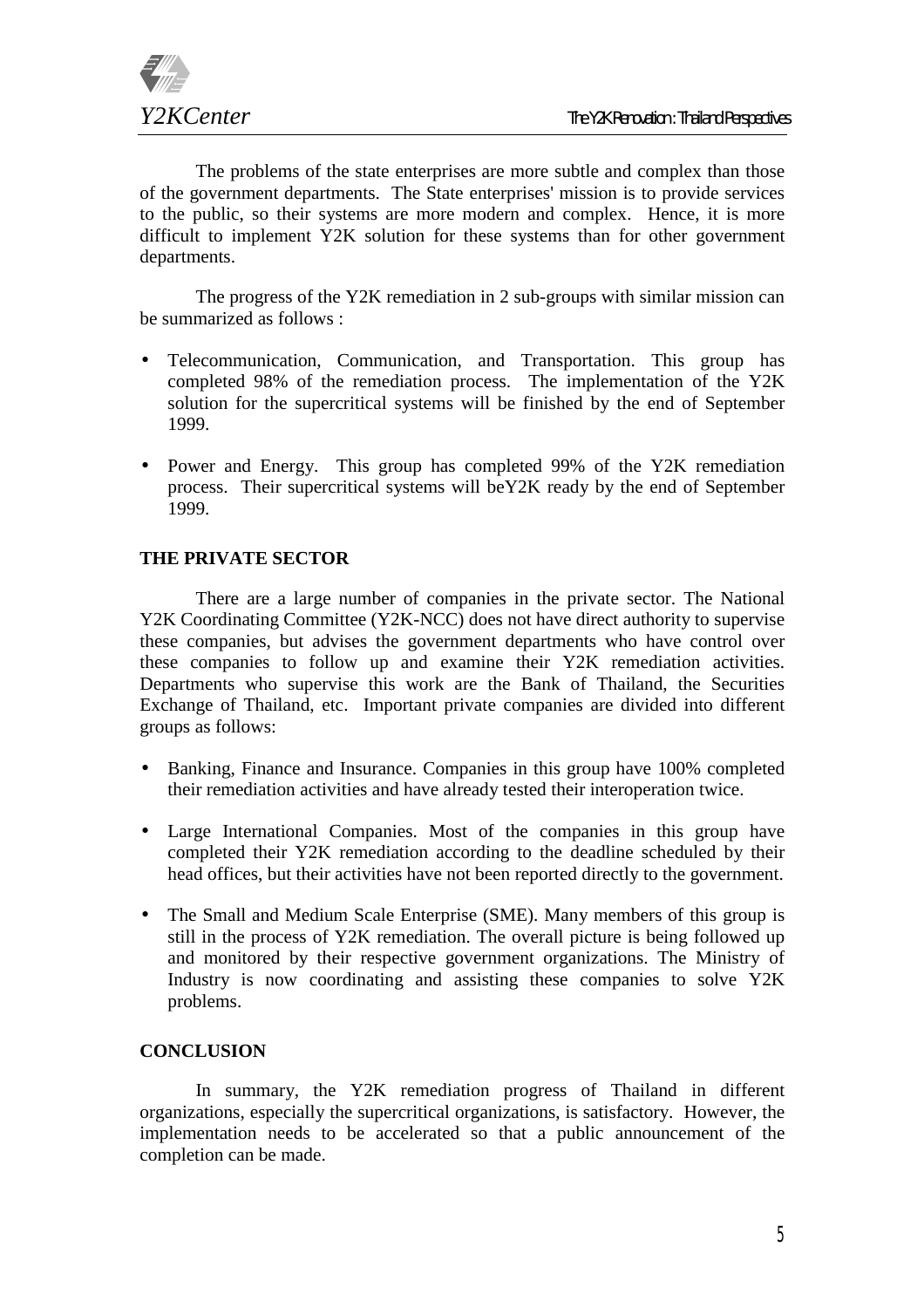

All supercritical organizations have already prepared contingency plans for the millenium bug. Furthermore, the committee has ordered each ministry to finish its contingency plan preparation by the end of July 1999. The ministerial contingency plans will be compiled and used in developing the national contingency plan.

The measures to be taken to ensure even higher confidence are prepared as follows:

1. Setting up a working group to examine Y2K readiness, to survey and interview the progress of the Y2K remediation in specific departments, especially in Y2K-SOS which are in need special supervision or of which the committee lacks information.

2. Preparing to establish the National Y2K Coordinating and Public Disaster Mitigation Center to coordinate the implementation of the national contingency plan, to monitor as well as to provide correct information to the public, and to coordinate with other ministerial command centers.

3. Prepare the Y2K citizen handbook to provide the necessary information to the people all over the country to help them prepare for Y2K.

4. Prepare for the practical implementation of the Y2K law which has been approved by the cabinet in September 1999. This includes organizing seminars for public understanding of the law, the setting up of units to register the Y2K readiness information declared by those who have to comply with the law, etc.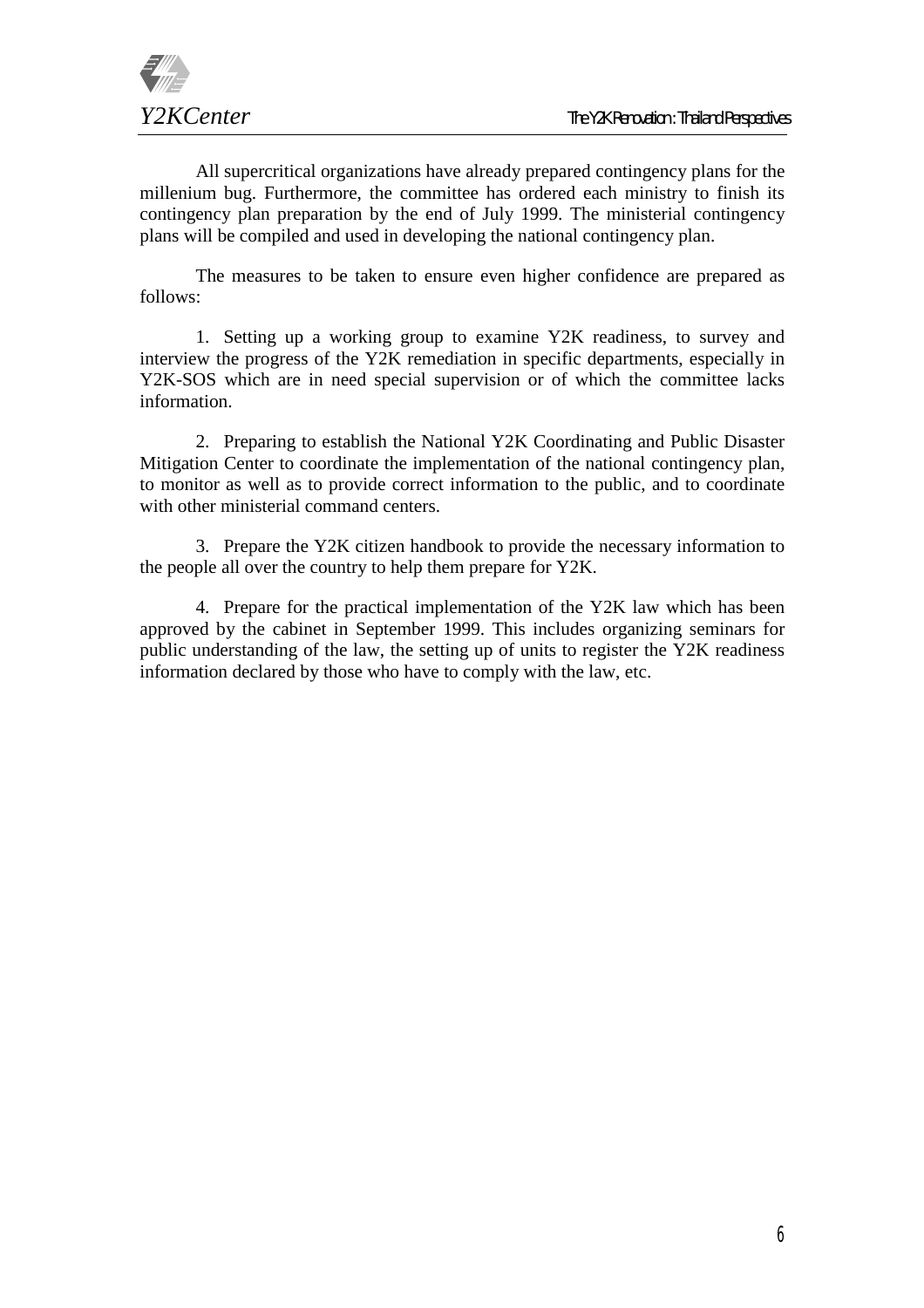

# **Appendix 1. List of Super Critical Oorganisations**

- 1. The Electricity Generation Authority of Thailand
- 2. The Metropolitan Electricity Authority
- 3. The Provincial Electricity Authority
- 4. The Metropolitan Waterworks Authority
- 5. The Provincial Waterworks Authority
- 6. Petroleum Authority of Thailand
- 7. Ministry of Finance
- 8. Bank of Thailand
- 9. The Thai Bankers Association
- 10. The Stock Exchange of Thailand
- 11. Securities and Exchange Commission
- 12. Department of Insurance
- 13. Telephone Organization of Thailand
- 14. The Communications Authority of Thailand
- 15. Thai Airways International Public Company Limited
- 16. Airports Authority of Thailand
- 17. The State Railway of Thailand
- 18. Port Authority of Thailand
- 19. Ministry of Agriculture and Cooperatives
- 20. Department of Energy Development and Promotion
- 21. Aeronautical Radio of Thailand Limited
- 22. The Department of Aviation
- 23. Ministry of Defense
- 24. The Royal Thai Police Department
- 25. Ministry of Public Health
- 26. Bangkok Metropolitan Administration
- 27. Ministry of University Affairs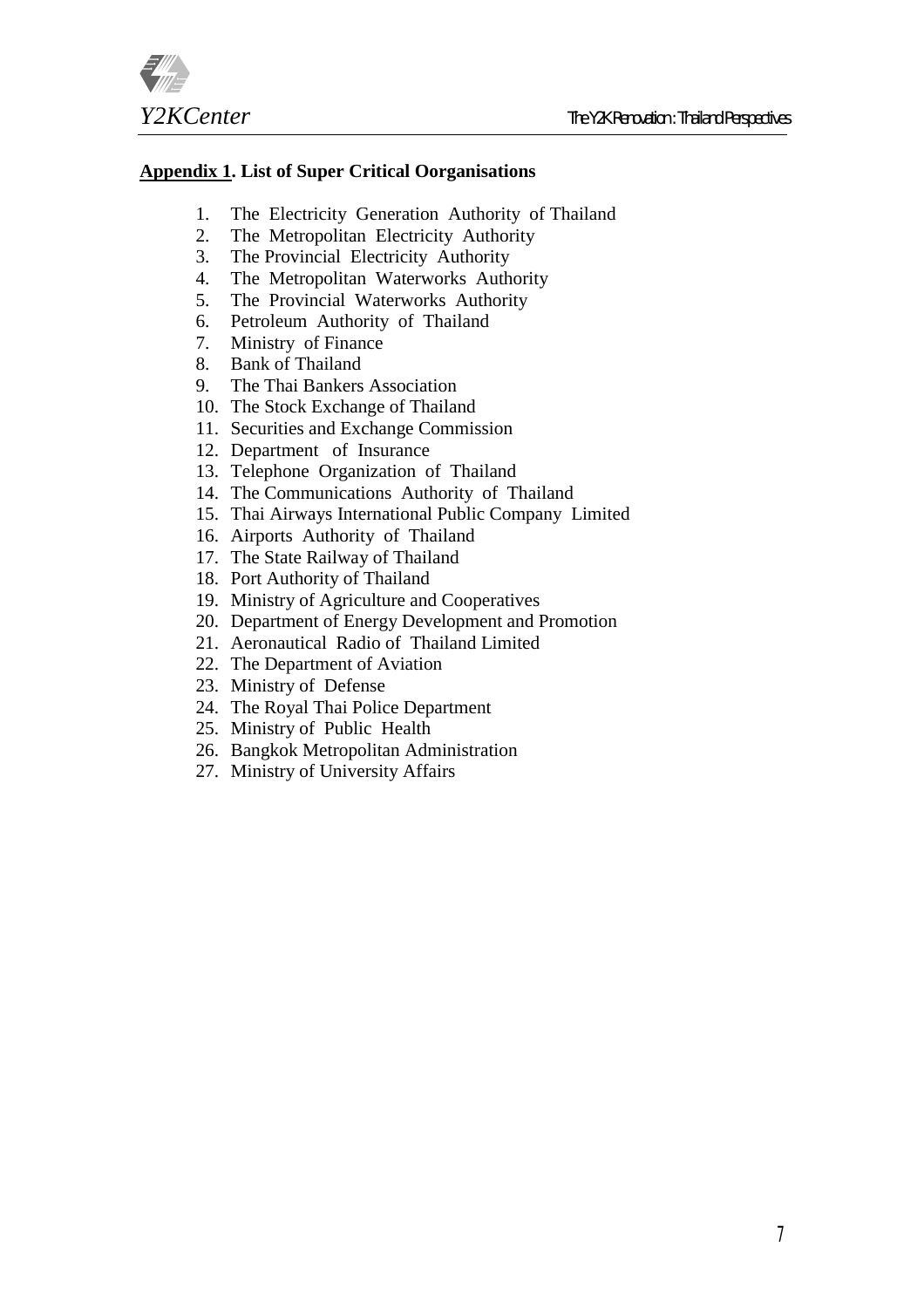

# **Appendix 2 The Y2K Mechanisms in the Public Sector**

Currently, the overall structure of the Y2K problem solving hierarchy in the public sector comprises three main bodies at different levels, namely the National Y2K Coordinating Committee, the Ministerial Committee on Y2K, and the Y2K Center under NECTEC. Each body has its mandates and objectives as follows:

## **2.1 The National Y2K Coordinating Committee (Y2K-NCC)**

The function of the committee is to scrutinize the major Y2K project plan and streamline all departments to complete the solutions successfully.

The main body is comprised of:

- 1. Deputy Prime Ministers
- 2. Minister Ministry of Science Technology and Environment
- 3. Permanent Secretary, Ministry of Science, Technology and Environment
- 4. Deputy Permanent Secretary, Ministry of Finance
- 5-19. The Chairman of each Ministerial Y2K Committee
- 20. The Bureau of the Budget
- 21. Office of the Auditor-General Office of Thailand (OAG)
- 22. Bank of Thailand
- 23. Office of the Prime Minister
- 24. Office of the Attorney-General
- 25. The Thai Bankers Association
- 26. The Federation of Thai Industries
- 27. The Trade of Thailand
- 28. The Association of Thai Computer Industry
- 29. The Computer Association of Thailand
- 30. National Electronics and Computer Technology Center

## **2.2 The Ministerial Y2K Committee**

The function of this committee is to ascertain that the surveys on both Y2K problem solution and required budgets are sent to NECTEC every other month. The committee comprises representatives of all departments, state enterprises and NECTEC.

#### **Missions and Mandates**

- 1. Follow up and evaluate the procedures of the problem resolution.
- 2. Provide technical advice to affiliated offices.
- 3. Report progress to the Minister.
- 4. Cooperate with the coordinating committee.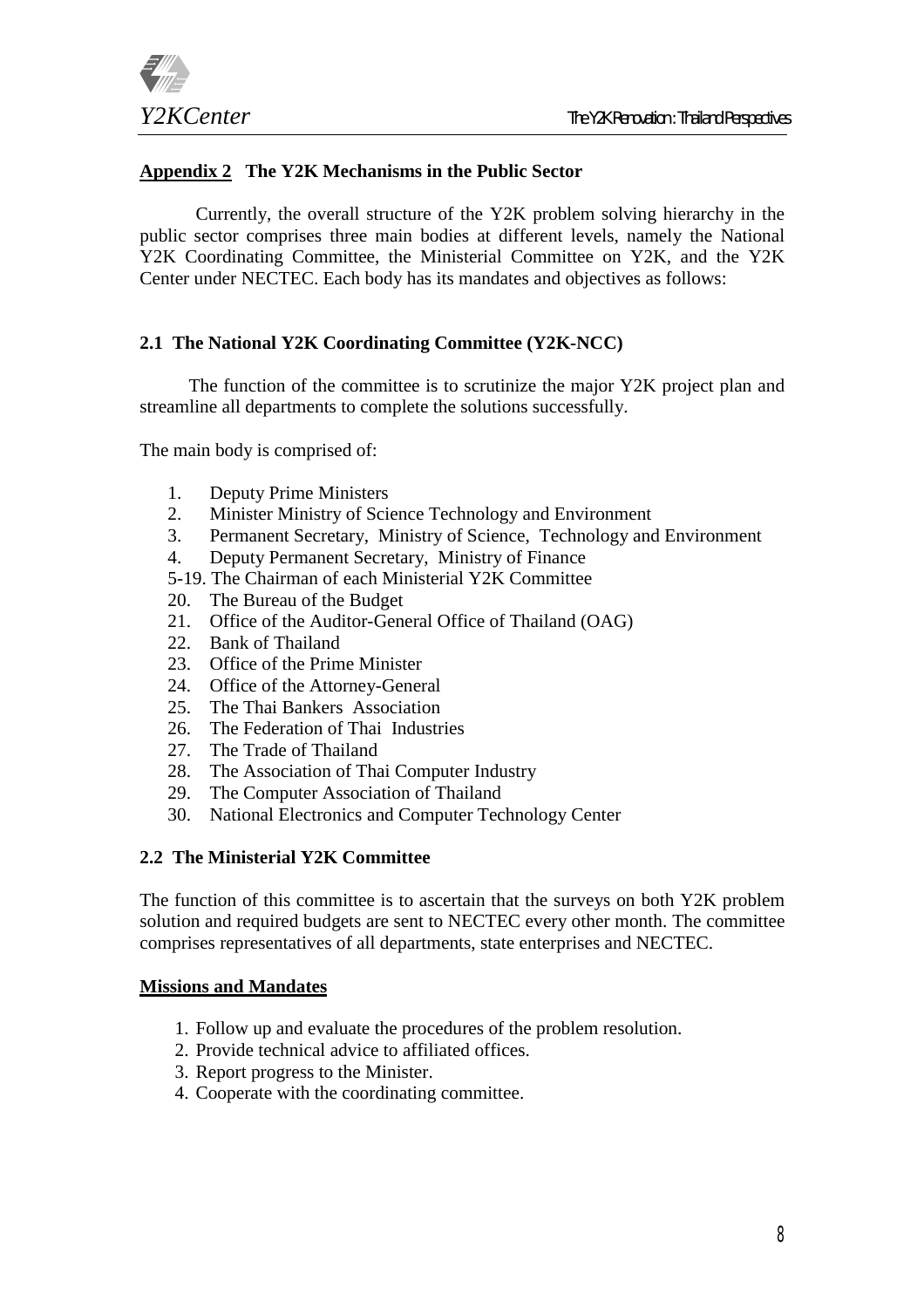

## **Appendix 3 The Y2K Center**

#### **The Y2K Center and its responsibility**

Thailand has been aware of the Y2K problem since 1996. The private sector was first to realize the potential severity of the impact caused by the millennium bug, and early on companies in the financial sector, especially major banks, started to explore, assess and implement solutions. At the same time, computer suppliers organized workshops and seminars in order to try to make their customers realize the importance of the problem. Their awareness program was relatively successful as several companies contacted them and started implementing solutions even though at the time some hesitated.

The public sector came to realize the problem a bit later although some departments with critical systems, such as the Department of Revenue and the Department of the Internal, already had started implementing a remediation plan. An overall awareness action program was started by The National Electronics and Computer Technology Center (NECTEC) through an awareness campaign in mid 1997. The campaign consisted of arranging workshops and seminars,and creating a Y2K club to foster the exchange of information about Y2K among its members. NECTEC published several documents regarding the implementation of solutions and best practices to alleviate the impact of Y2K. In addition, it conducted surveys in the public sector to assess the potential impact of Y2K. Several documents have been published to disseminate information about the solution and best practice in alleviating the impact. Because of the economic recession, the Budget Bureau and the office of the Auditor General were also involved to confirm these results and the necessary budgets were allocated. After a certain period of sensibilisation, the National IT Committee (NITC), through NECTEC, proposed the Cabinet several measures to assist the government agencies in their implementation of a Y2K plan. Acknowledging the importance of the year 2000 problem, the cabinet took an important step on April 28, 1998 by endorsing NECTEC's requests and passing the following three resolutions:

- Every ministry has to establish a ministerial Y2K solutions remedition committee (Y2K-MRC) to assess and to work out solutions for the year 2000 problem..
- Each government department is allowed to re-adjust the FY1998 budget in order to able to properly handle the Y2K problems and proposals for renovations prompted by these problems will be treated with priority. Each department facing Y2K problems must work out a proper budget request as soon as possible.
- NECTEC is appointed to be the Coordinating Center to provide information and advise government agencies on the year 2000 problem.

NECTEC is therefore formally assigned to be a coordinating body for Y2K. Later on, on June 23, the Cabinet reiterated the significance of the Y2K issue by establishing a National Y2K Coordinating Committee (Y2K-NCC) to be chaired by the Deputy Prime Minister. The main responsibilities of this Committee are to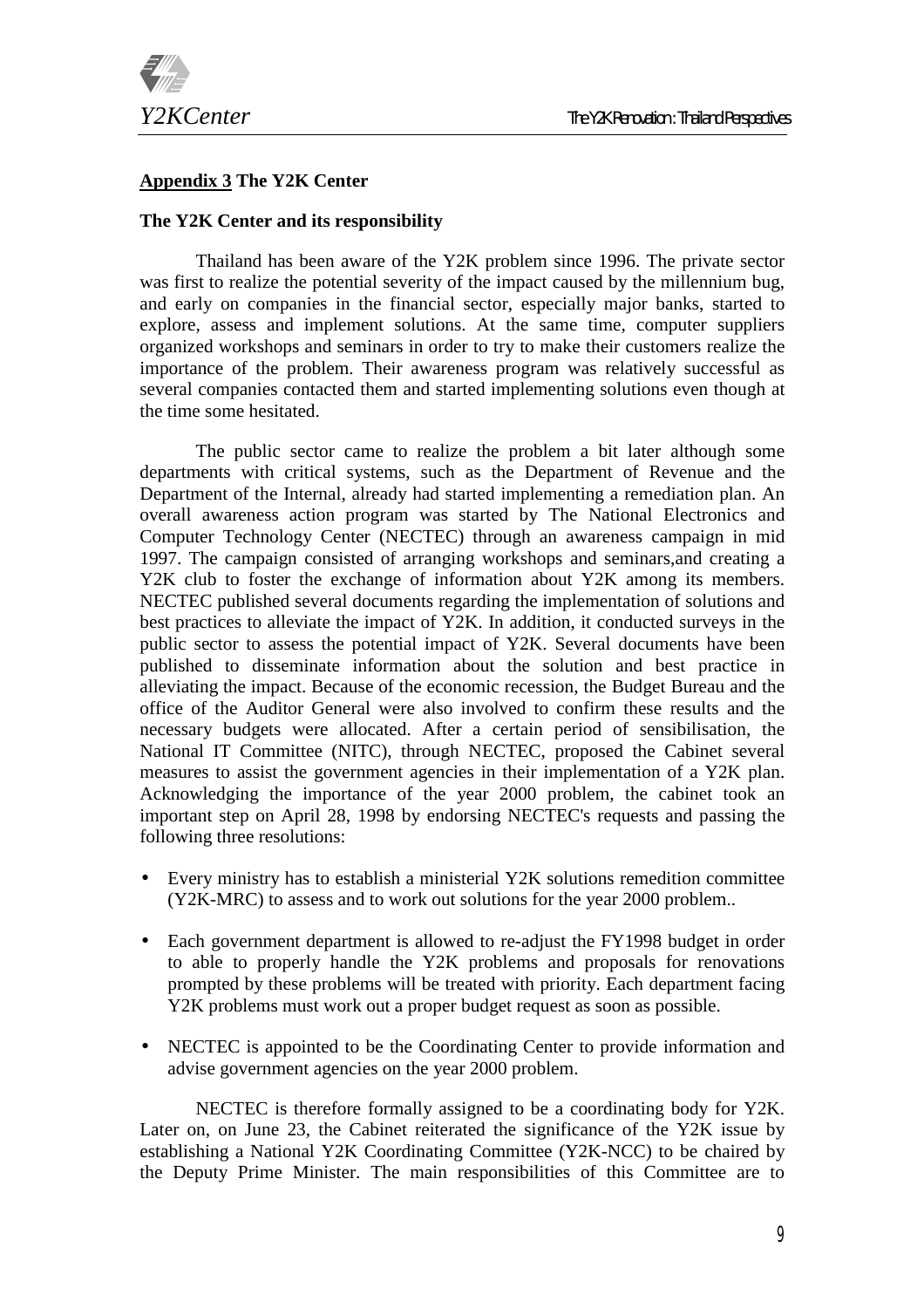

establish policies on Y2K solution, to embrace supports for the public sector in solving the Y2K problem, and to collect information for the cabinet on the progress of the Y2K solution, etc. The Committee will also scrutinize the major Y2K project plans which may involve large investments. NECTEC has since set up a 'Y2K Center' as an ad-hoc organization to handle the assignments of the committee.

# **Duties and Responsibilities of Y2K Center**

- 1. Responsible as a Y2K information center.
- 2. Follow up and evaluate the Y2K remediation plans of different ministries
- 3. Responsible as a resource center for Y2K tools and equipment for coordination.
- 4. Be a Y2K coordinating center between public and private sectors.
- 5. Organize meetings and seminars for raising Y2K awareness with the public.
- 6. Study, develop and promote standard methodologies in Y2K remediation.
- 7. Assist the public and private sector in Y2K matters.
- 8. Set up a hotline for providing information on Y2K matters.
- 9. Disseminate knowledge and understandings through website and other media.
- 10. Compile and assess data concerning Y2K of the government sector.
- 11 Report the progress of the implementation of Y2K solutions to the cabinet

E-mail : [y2kcenter@nectec.or.th](mailto:y2kcenter@nectec.or.th)

Web site : [http://y2k.nectec.or.th](http://y2k.nectec.or.th/)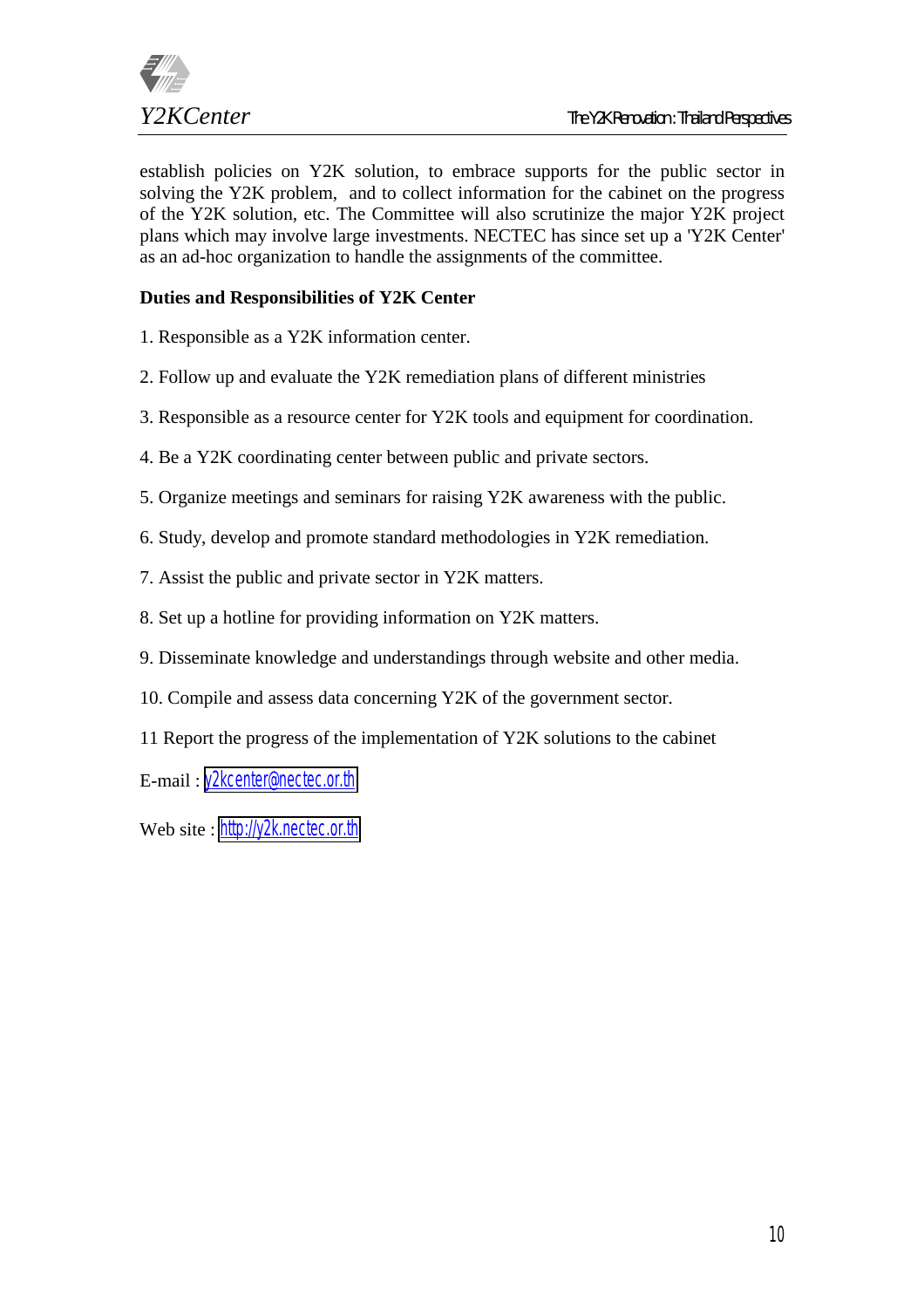

# **Structure of the Y2K Mechanism in Thailand**

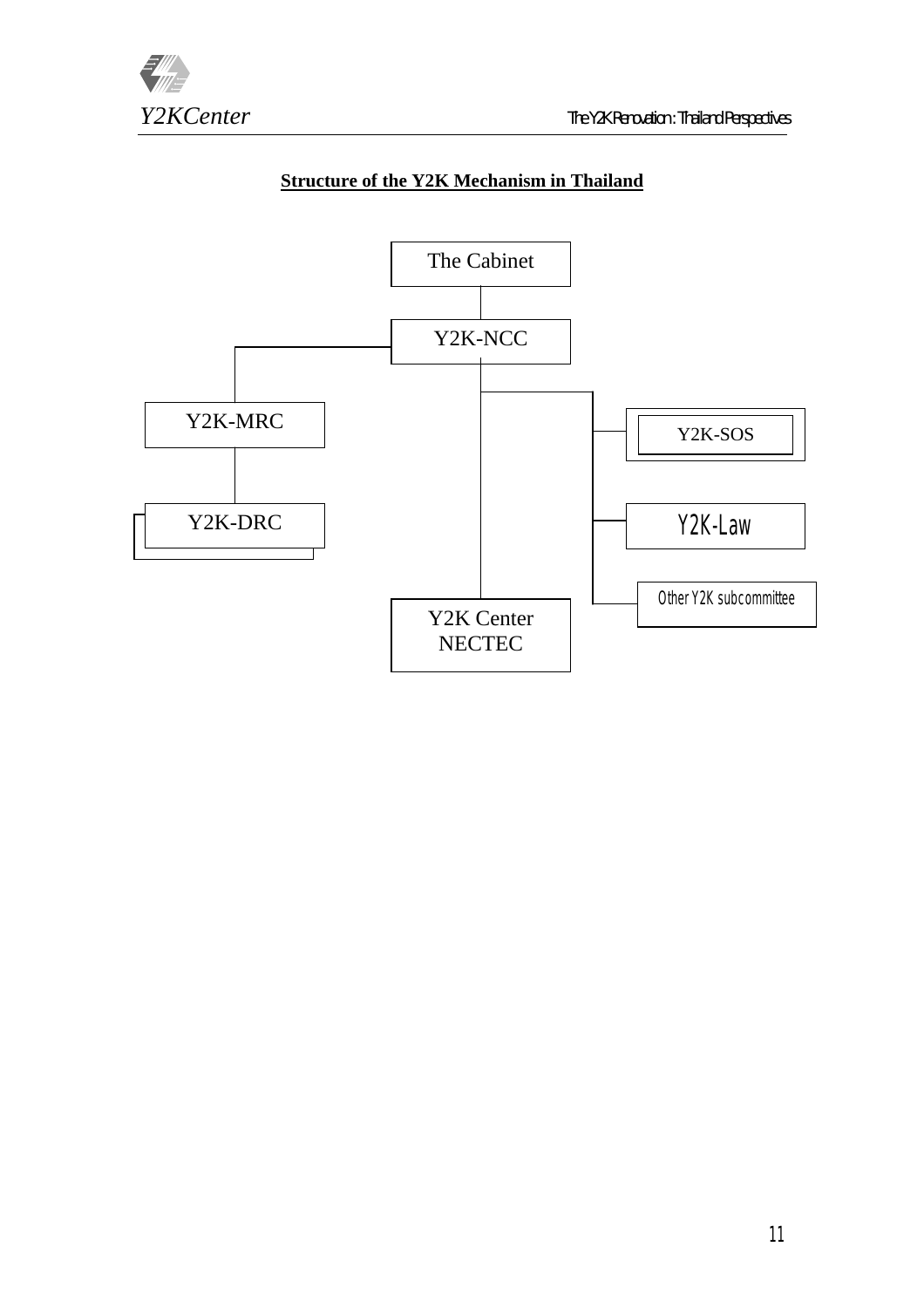

#### **Appendix 4 Thailand National Y2K Website**

For those who enjoy surfing the internet, please visit the Y2K Thailand Website. If you feel that you do not thoroughly understand the Y2K problem, its importance and the remediation process, just click at [http://y2k.nectec.or.th](http://y2k.nectec.or.th/) to find the answers.

This website is created and maintained by Y2K Center and the information is available in two languages: Thai and English. Its objectives are to provide information about Y2K and remediation to the public and to inform everyone about Thailand's progress.

Information presented in the website is on Y2K remediation in the government and private sectors. The website is separated into eight sections :

#### **Y2K Center**

This section provides information about the remediation plan and progress assessment which will be used as the guideline in government organization's remediation. It also contains a list of Y2K committees.

#### **Y2K Services**

This section shows personal Y2K remediation information services, a list of private companies which provide assistance different remediation methodologies, assistance systems from different websites, details about tools to solve software problems, BIOS examining management, and Y2K problem checking for embedded systems.

## **Y2K Tools**

This section collects tools to solve software problems, including a remediation software developed by NECTEC in both 95 and 97 versions. You can download this software for your usage for free of charge.

#### **Newsroom**

This section presents news about activities and seminars already organized by Y2K Center.